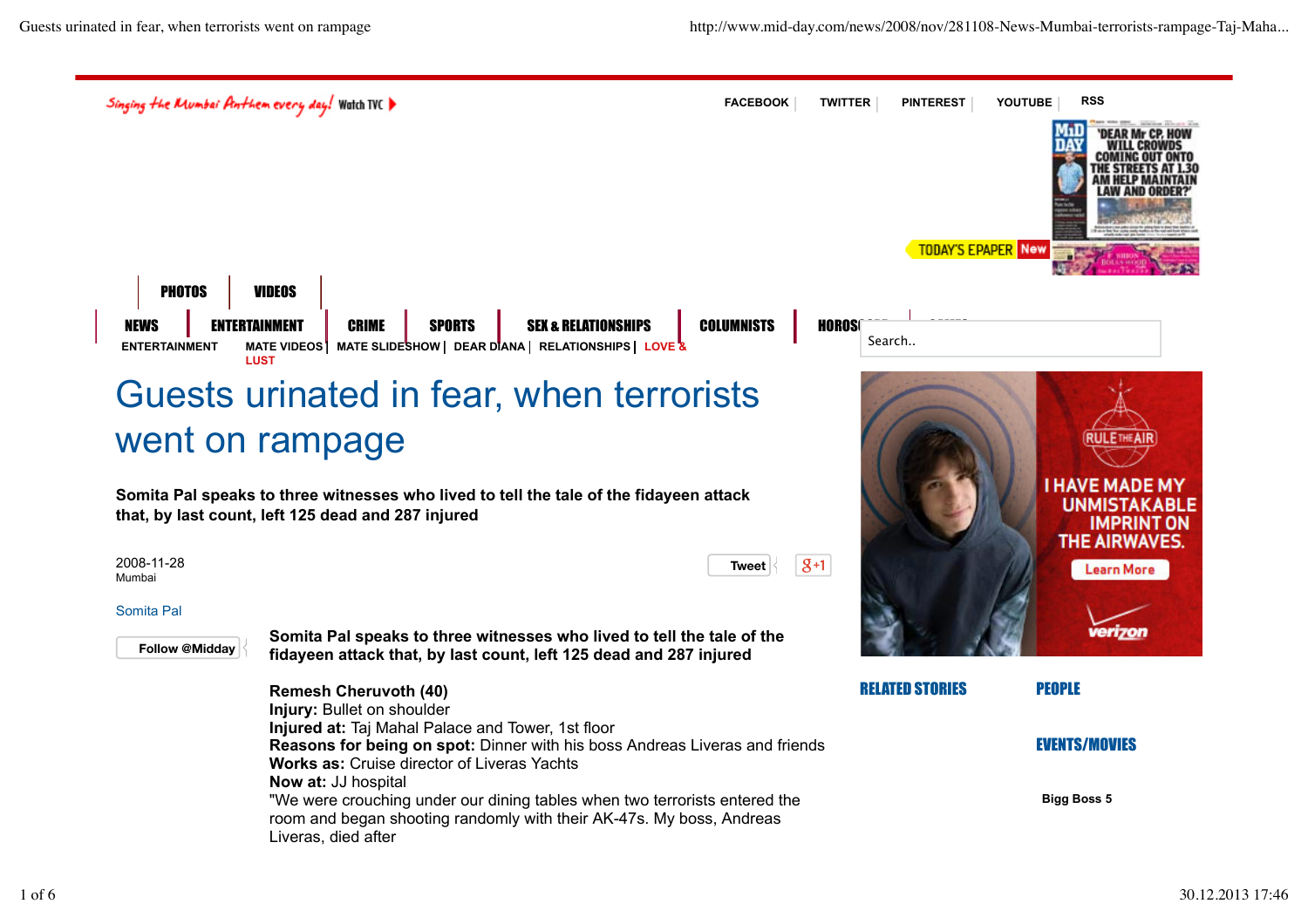he took a bullet to his temple. I was hit on my right shoulder. Some people urinated out of fear.

After the terrorists left, Liveras's friend Ravishankar bandaged my shoulder with a strip from a tablecloth. Twelve hours passed before Black Cat commandos rescued us at 8 pm.

The hotel was littered with cartridge shells and the ceiling was riddled with bullet marks. At JJ Hospital, I learned that the bullet had narrowly missed my lungs."

## **Sanjay Kathar (23)**

**Injury:** Grenade attack. Injured his back, stomach **Injured at:** Colaba market **Works as:** Team leader with Zenith call centre

**Reasons for being on spot:** Curiosity

**Now at:** JJ Hospital

"I was at work, when my friend told me that the cracker-like sounds we were hearing were gunshots being fired randomly by two men. When I came down to see what was happening, I saw a masked man, who was carrying a bag, lob a grenade in my direction. I fell down bleeding. I phoned my friend Kailash. Unfortunately, given the condition, he could only meet me at St George Hospital, where I was admitted. I was later shifted to JJ Hospital.

#### **Anamika Gupta (28)**

**Injury:** Four bullets on lower abdomen, left thigh **Injured at:** Colaba market **Works as:** Beautician **Reasons for being on spot:** Shopping with friends **Now at:** JJ Hospital

"We began running when we heard the gunshots. I fell down after I got shot, and saw that my friends had sustained injuries as well. I couldn't call anyone for help, as I discovered that I had lost my mobile phone and bag. As I lost consciousness, the fear that I would die on the street gripped me. I opened my eyes at the hospital, the next day. My friend Anamika's parents only learned at 8 am that she was hurt in the terror attack."

### **Mayor Shubha Raul was there**

"I learnt of the attack at 10.30 pm. Not one of my TV sets was functional. My husband and I drove on the empty streets and reached in time to witness the firing near JJ flyover. Later, we checked CCTV grabs of the gun battle between the police and the terrorists at the BMC disaster cell till 1.30 am. On our way back home, I advised policemen entering ill-lit gullies to confront the terrorists to wear bulletproof jackets. At Girgaum Chowpatty, I saw the terrorists, who had

| UNABLE TO             | <b>RELATED COLUMNS</b>    |
|-----------------------|---------------------------|
| <b>CONNECT TO THE</b> | <b>Land Down Under</b>    |
| <b>SERVER</b>         | <b>By Lindsay Pereira</b> |
| Haai Damulaw          | Maat Daaant               |



# TAKE A QUIZ



**Bollywood Gyaan**

**How well do you know about the bollywood lyricists?**

**& WIN PRIZES**

more  $\vert$  share

#### Gets Update from Mid-Day.com